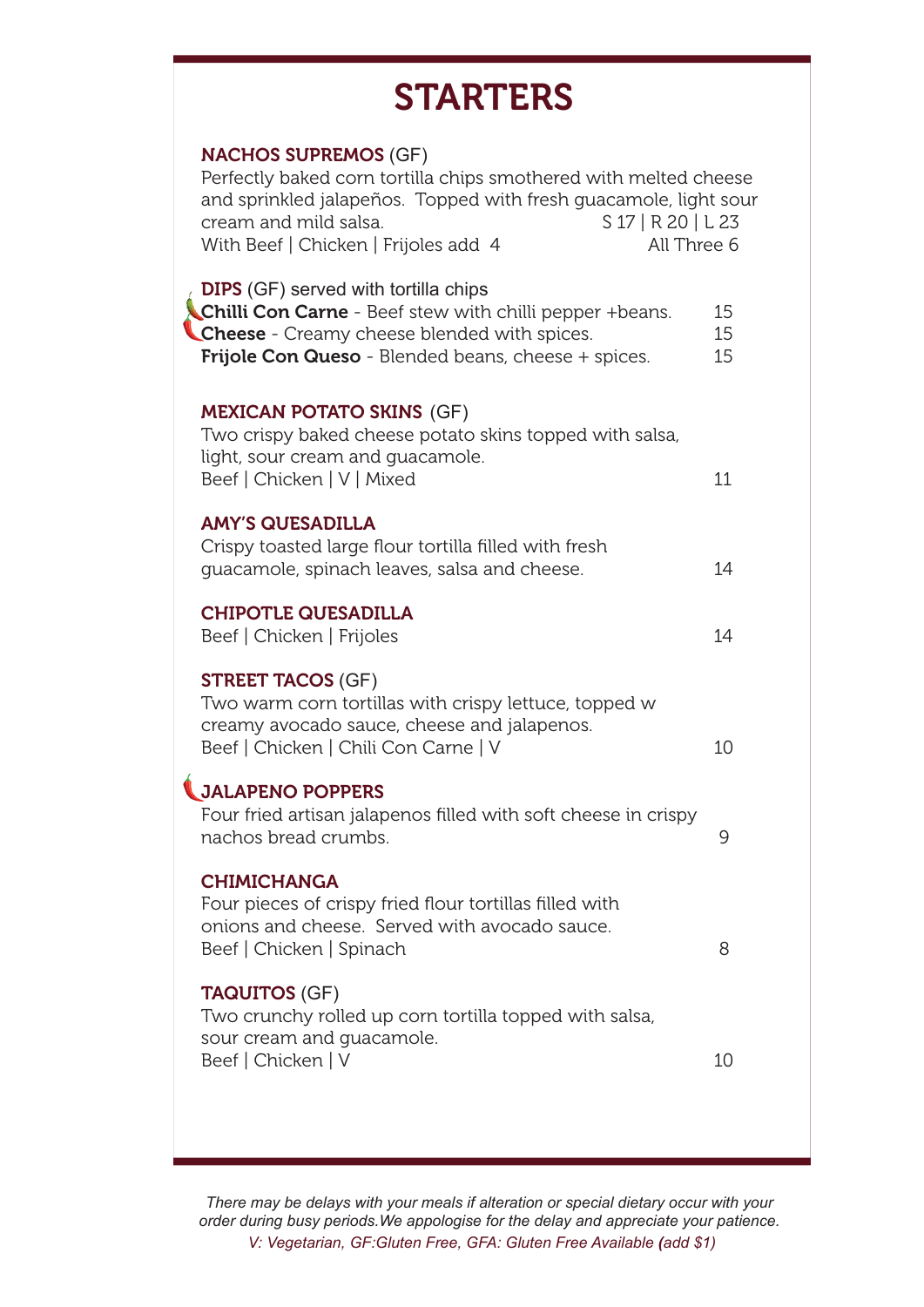# BURRITOS

#### Burrito Del Mar

Large baked flour tortilla wrap with prawns and scallops in a tangy creamy sauce served with rice and frijoles. 31

#### Burrito Supremos (GFA)

Large baked flour tortilla wrap with cheese and tomatoes. Served with rice and frijoles Topped with light sour cream. Beef Colorado | Spiced Chicken | V | Chilli Con Carne 28

#### Amor Burrito

An open hearty burrito, baked with layers of frijoles, rice, salsa and cheese. Topped with light sour cream. Seafood 30 Beef | Chicken | V 28

#### Chimichanga Burrito

Golden crispy fried burrito topped with light sour cream, salsa and guacamole. Served with rice, frijoles and crispy lettuce. Chicken | Beef | Chili Con Carne | V 29

# ENCHILADAS

Piping hot corn tortilla rolled and baked with mild chilli sauce and cheese.

#### Combinaciones (GFA)

Enchilada, taco, rice, frijole con queso, crispy flautas and sour cream. Beef | Chicken | Mixed | V 28

#### Enchilada Supreme (GFA)

Two enchiladas with fried egg, double decker taco, rice and sour cream. Beef | Chicken | Mixed | V 28

#### Enchilada Taco (GFA)

Enchilada + taco + (rice or frijoles) Beef | Chicken | Mixed | V 21

*There may be delays with your meals if alteration or special dietary occur with your order during busy periods.We appologise for the delay and appreciate your patience. V: Vegetarian, GF:Gluten Free, GFA: Gluten Free Available (add \$1)*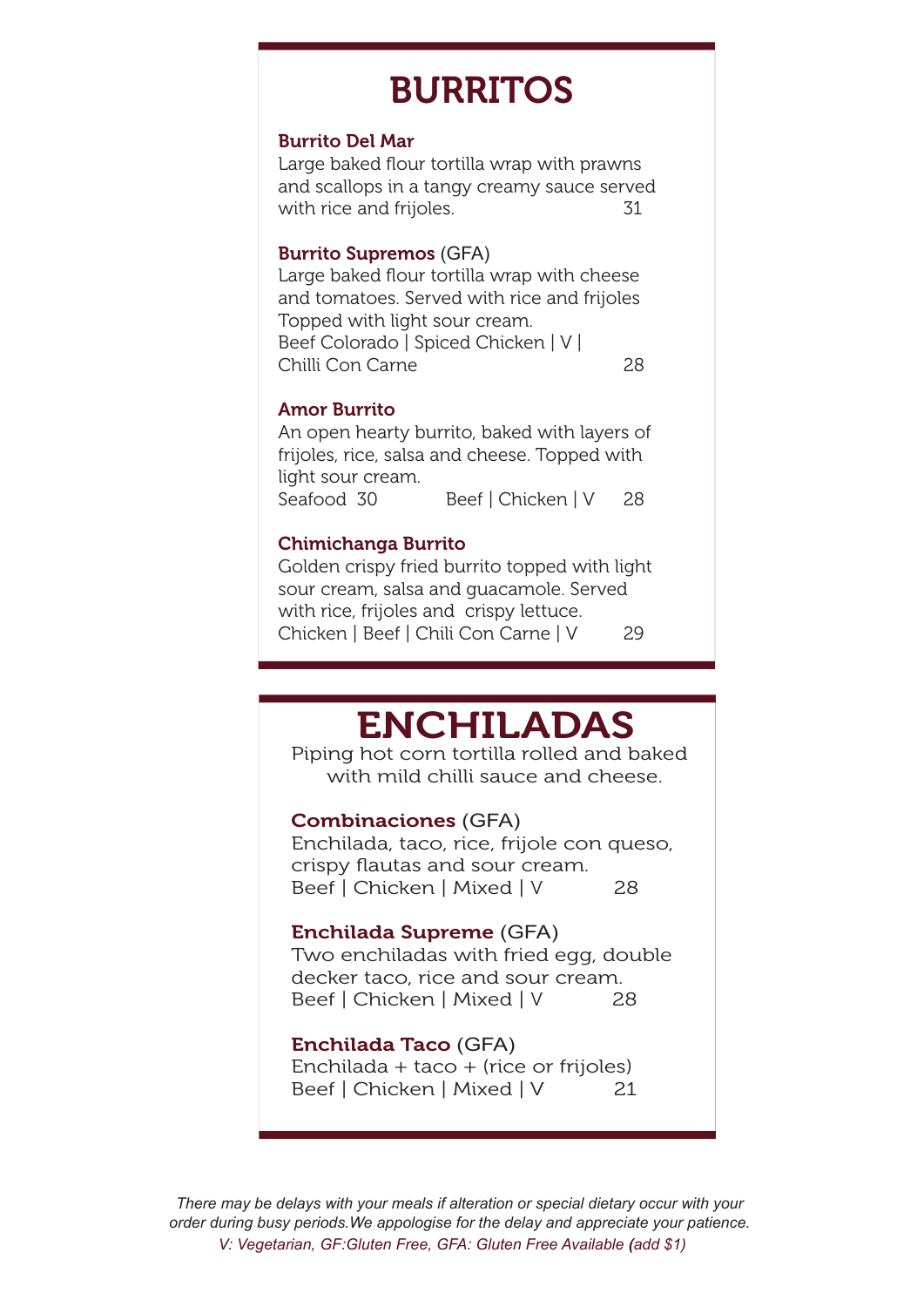# SPECIALTIES

### Avocado Del Mar

Avocado baked with prawns and scallops in a tangy creamy sauce and cheese. Served with fresh Mexican rice and frijoles. 32

## Pinata

Surprise yourself under a large baked flour tortilla bowl with your choice of meat. Accompanied with lettuce, sour cream, rice and frijoles. Colorado Beef | Chicken | Chili Con Carne 28

### Tres Tacos (GFA)

Three crunchy or soft tacos served with Mexican rice. Make it double decker + \$1 each Beef | Chicken | Frijoles | Mixed 22

### Tostada Grande (GFA)

Baked crispy corn tortilla with frijoles, cheese and filling.Topped with lettuce, salsa, sour cream and guacamole. Served with taquito, flautas and rice. Beef | Chicken | Mixed | V 21

### Quesadilla Suprema (GFA)

Baked large flour tortilla filled with frijole con queso, tomatoes and cheese. Served with fresh guacamole, salsa, sour cream and rice. Beef | Chicken 28

# FAJITAS

 A sizzling dish that excites your senses! Choice of the following, sautéed with capsicums and onions.Accompanied by tasty Mexican rice, crispy lettuce, guacamole and 4 warm flour tortillas. (GFA)

### Beef | Chicken | Mixed

| Strips of marinated rump steak |    |
|--------------------------------|----|
| and chicken.                   | 31 |

## Beef & Reef

Prawns, scallops and beef. 36

### **Delicious** with cheese, salsa and sour cream \$6.95

#### Seafood

| Prawns and scallops. | 38 |
|----------------------|----|
|----------------------|----|

#### Vegetarian

Sautéed capsicums, onions, carrots, broccoli and tomatoes. 27

### **HEALTH BOWL (GF)**

A healthy bowl of tasty warm tossed sweet potatoes, capsicums, onions, avocados, cherry tomatoes and black bean corn salad. Beef | Chicken | Mixed | V 26 Seafood 28

*There may be delays with your meals if alteration or special dietary occur with your order during busy periods.We appologise for the delay and appreciate your patience. V: Vegetarian, GF:Gluten Free, GFA: Gluten Free Available (add \$1)*